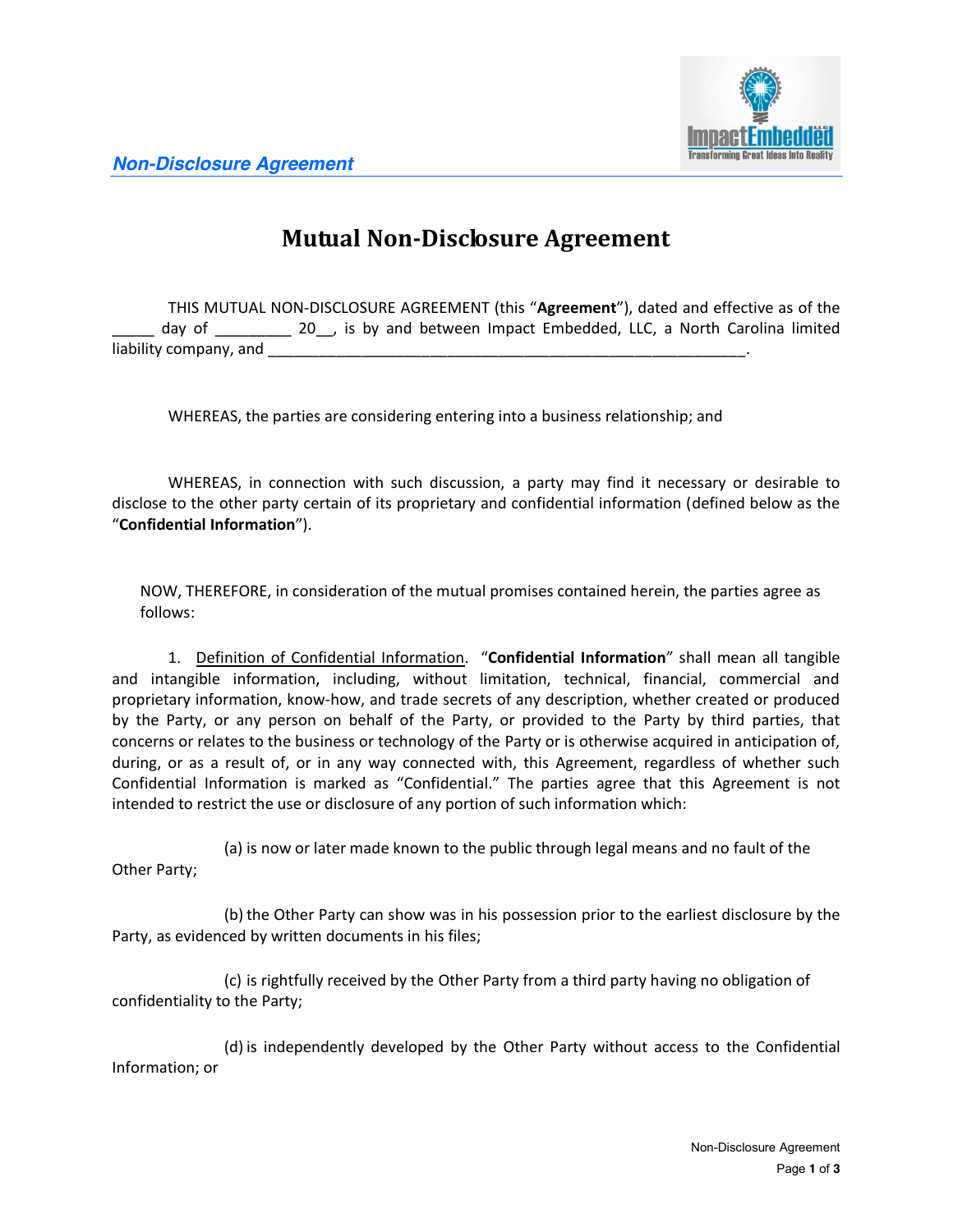

## *Non-Disclosure Agreement*

(e) is disclosed by the Other Party after receipt of written permission from the Party.

2. **Obligation of Confidentiality**. The Party agrees to hold in confidence and not publish or disclose to any third parties any of the Confidential Information without the prior consent of the Other Party. The Party agrees to use the same degree of care (and in any event not less than reasonable care) to safeguard the confidentiality of the Confidential Information that he uses to protect his own secret information. The Party agrees to limit any disclosure of the Confidential Information only to those of its representatives and outside professional advisors who have a need to know and who are bound by confidentiality obligations, and to advise such persons of the Party's obligations under this Agreement.

## 3. Use of Confidential Information.

(a) The Party agrees to use Confidential Information received from the Other Party only (i) to evaluate his interest in pursuing the collaborative or business possibility with the Other Party, and (ii) to pursue the collaborative or business opportunity after the parties have agreed to do so, but not for any other purpose.

(b) The Party further agrees that during the term of this Agreement and for the period of one (1) year from the date of the last disclosure under this Agreement, he will not, either directly or through others: solicit or attempt to solicit any employee, independent contractor or consultant of the Other Party to terminate his or her relationship with the Other Party in order to become an employee, consultant or independent contractor to or for the Party, or any partner, affiliate, parent or subsidiary of the Party.

4. Required Disclosure. If the Party is requested or required by subpoena, court order, or similar process to disclose any Confidential Information, the Party agrees that he will provide the Other Party with prompt notice of such request(s) so that the Other Party may seek an appropriate protective order and/or waive the Party's compliance with the provisions of this Agreement.

5. No License. Nothing contained herein shall be construed to grant the Party any immunity or license under any intellectual property rights of the Other Party.

6. Term of Obligation. The Party's obligations concerning nondisclosure of Confidential Information contained in the above paragraphs shall continue for three (3) year(s) from the date of each disclosure, and then terminate.

7. No Violation. Each party represents that its compliance with the terms of this Agreement will not violate any duty which such party may have to any other person or entity, including obligations concerning providing services to others, confidentiality of proprietary information and assignment of inventions, ideas, patents, or copyrights.